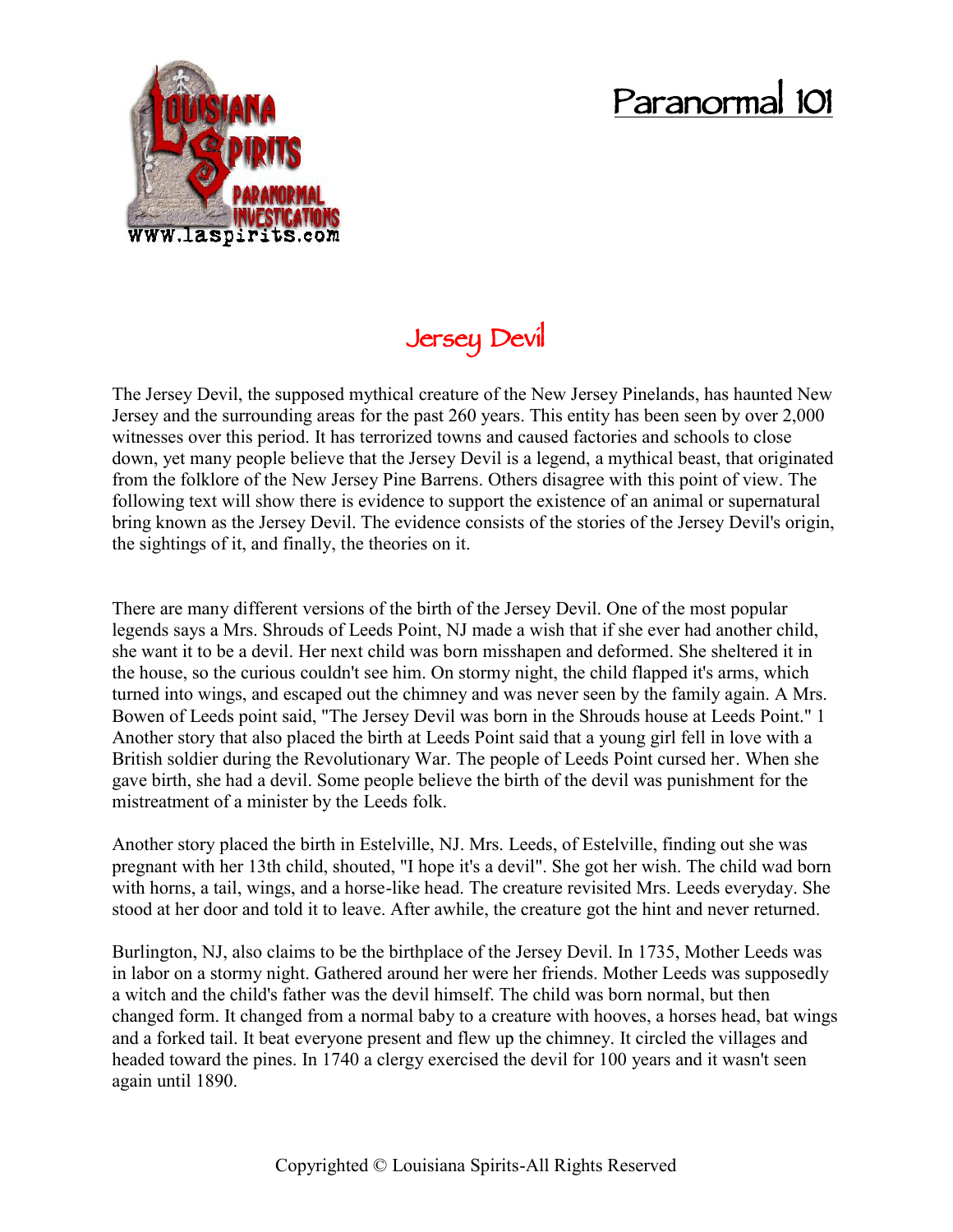There are many other versions of the legend. The legends say it was the 6th, 8th, 10th, 12th, or 13th child, It was born normal or deformed, and the mother confined it to the cellar or the attic. Although there are many discrepancies in all of these stories, there are 3 pieces of evidence that tie all of the legends of the Jersey Devil's origin together.

The first thing that ties the legends together is the name "Leeds". Whether the mothers name was Leeds or the birth place was Leeds Point, all of the stories include the name Leeds. Alfred Heston, the Atlantic County Historian, believes that the devil could be a Leeds or a Shrouds baby. He discovered that a Daniel Leeds opened land in Great Egg Harbor, NJ, in 1699. His family lived in Leeds Point. He also discovered a Samuel Shrouds, Sr. came to Little Egg Harbor, NJ, in 1735 and lived right across the river from the house of Mother Leeds. The 3rd fact ties in the Burlington story with the others stories. Professor Fred MacFadden of Coppin State College, Baltimore, found that a "devil" was mentioned in writings from Burlington as early as 1735. He also indicated that the word Burlington was used to was the word used to names the area from the city of Burlington to the Atlantic Ocean. This means that the name that is now used for the birthplace such as Leeds point or Estelville, could be the same place referred to in the Burlington Legend.

The origins provide some validity to the existence of the Jersey Devil, but the sightings are the most substantial pieces of evidence. The sightings have been divided up into 3 time periods, pre 1909, January 16-23, 1909, and post 1909.

From the pre 1909 era, few documented records of sightings still exist. The ones that do confirm the existence of the devil.

In the early 19th century, Commodore Stephen Decatur, a naval hero, was testing cannon balls on the firing range when he saw a strange creature flying across the sky. He fired and hit the creature but it kept right on flying across the field. Joseph Bonaparte, former king of Spain and brother of Napoleon, saw the Kersey Devil in Bordentown, NJ, between 1816 and 1839 while he was hunting. In 1840-41 many sheep and chickens were killed by a creature with a piercing scream and strange tracks. In 1859-94, the Jersey Devil was seen and numerous times and reportedly carried off anything that moved in Haddonfield, Bridgeton, Smithville, Long Branch, Brigantine, and Leeds Point. W.F. Mayer of New York noticed while visiting the Pine Barrens, most of the locals would not venture out after dark. The devil was sighted by George Saarosy, A prominent business man, at the NJ/NY border. This was the last reported sighting before the turn of the century.

In 1903, Charles Skinner, author of American Myths and Legends, claimed that the legend of the devil had run it's course and that in the new century, NJ would hear no more of the devil. New Jersey rested easy with that thought for 6 years, until the week of January 16-23. 1909. During this week, the devil would leave his tracks all over South Jersey and Philadelphia. He was seen by over 1,00 people. This was his largest appearance ever.

It all started early Sunday morning, January 16, 1909. Thack Cozzens of Woodbury, NJ, saw a flying creature with glowing eyes flying down the street. In Bristol, NJ, John Mcowen heard and saw the strange creature on the banks of the canal. Patrol James Sackville fired at the creature as it flew away screaming. E.W. Minister, Postmaster of Bristol,NJ, also saw a bird-like creature with a horses head that had a piercing scream. When daylight came, the residents of Bristol found hoof prints in the snow. Two local trappers said they had never seen tracks like those before.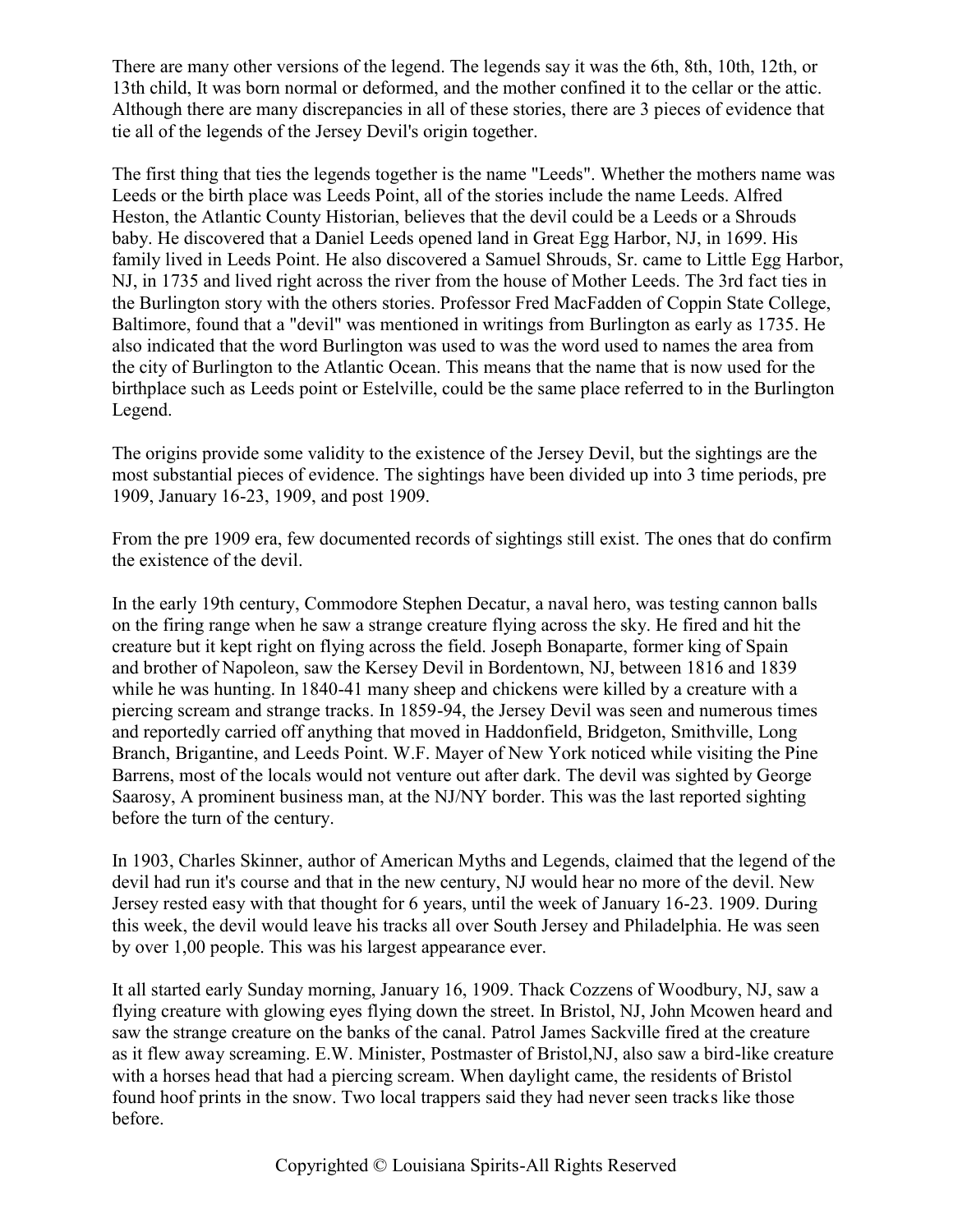On Monday, the Lowdens of Burlington, NJ, found hoof prints in their yard and around their trash, which was half eaten. Almost every yard in Burlington had these strange hoof prints in them. The prints went up trees, went from roof to roof, disappeared in the middle of the road, and stopped in the middle of open fields. The same tracks were also found in Columbus, Hedding, Kinhora and Rancocas. A hunt was organized to follow the tracks but the dogs wouldn't follow the trail.

On the 19th the Jersey Devil made his longest appearance of the week. At 2:30 am, Mr. & Mrs. Nelson Evans of Gloucester were awakened by a strange noise. They watched the devil from their window for 10 minutes. Mr. Evans described the creature they saw:

It was about three feet and half high, with a head like a collie dog and a face like a horse. It had a long neck, wings about two feet long, and its back legs were like those of a crane, and it had horse's hooves. It walked on its back legs and held up two short front legs with paws on them. It didn't use the front legs at all while we were watching. My wife and I were scared, I tell you, but I managed to open the window and say, 'Shoo', and it turned around barked at me, and flew away.2

Tuesday afternoon 2 professional hunters tracked the devil for 20 miles in Gloucester. The trail jumped 5 foot fences and went under 8 inch spaces. The hoof prints were found in more parts of South Jersey. A group of observers in Camden, NJ, saw the devil. It barked at them and then took off into the air.

The next day, a Burlington police officer and the Reverend John Pursell of Pemberton saw the Jersey Devil. Rev. Pursell said, "Never saw anything like it before".3 Posses in Haddonfield found tracks that ended abruptly. In Collingswood, NJ, a posse watched the devil fly off toward Moorestown. Near Moorestown, John Smith of Maple Shade saw the devil at the Mount Carmel Cemetery. George Snyder saw the devil right after Mr. Smith and their descriptions were identical. In Riverside, NJ, hoof prints were found on roof tops and also around a dead puppy.

On Thursday, the Jersey Devil was seen by the Black Hawk Social Club. He was also seen by a trolley full of people in Clementon as it circled above them. The witnesses descriptions matched others from the days before. In Trenton, Councilman E.P. Weeden heard the flapping of wings and then found hoof prints outside his door. The prints were also found at the arsenal in Trenton. As the day wore on the Trolleys in Trenton and New Brunswick had armed drivers to ward off attacks. The people in Pitman filled churches. Chickens had been missing all week throughout the Delaware Valley, but when the farmers checked their yards that day, they found their chickens dead, with no marks on them. The West Collingswood Fire Department fired their hose at the devil. The devil retreated at first, but then charged and flew away at the last second.

Later that night, Mrs. Sorbinski of Camden heard a commotion in her yard. She opened the door to see the Jersey Devil standing there with her dog in it's grip. She hit the devil with a broom until it let go of her dog and flew away. She started screaming until her neighbors came over. Two police officers arrived at her house where over 100 people had gathered. The crowd heard a scream coming from Kaigan Hill. The mob ran toward the creature on the hill. The Policed shot at it and the devil flew off into the night. The streets of Camden were empty after this.

On Friday, Camden police officer Louis Strehr saw the Jersey Devil saw the devil drinking from a horses trough. The school in Mt Ephraim was closed because no students came in. Mills and factories in Gloucester and Hainesport had to close because none of the employees came to work. Many New Jersey residents wouldn't leave their houses, even in daylight.

Copyrighted © Louisiana Spirits-All Rights Reserved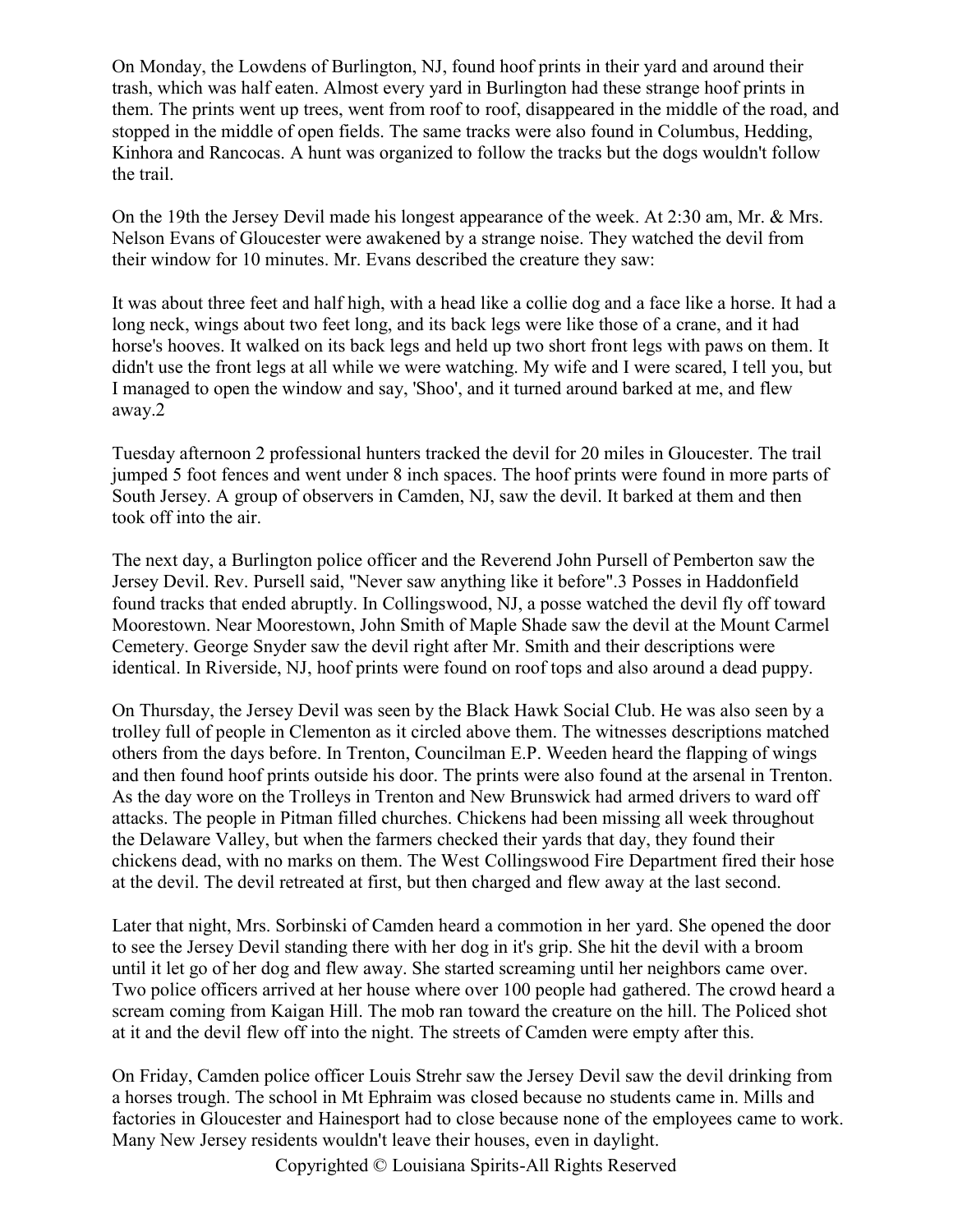Officer Merchant of Blackwood drew a sketch of the creature he saw. His sketch coincided with the descriptions from earlier in the week. Jacob Henderson saw the devil in Salem and described it as having "wings and a tail"4. The devil was only seen once more in 1909 in February.

Since 1909, the Jersey Devil has continued to be sighted by people all over New Jersey. The number of sightings that have been reported to the authorities has dwindled over the years. This could be attributed to the fact that people don't want to be branded as crazy. Even though the number of reported sightings has dropped, there's still a considerable amount of sightings in the post 1909 era.

IN 1927, a cab driver on his way to Salem got a flat tire. He stopped to fix the tire. As he was doing this, creature that stood upright and was covered with hair, landed on the roof of his cab. The creature shook his car violently. He fled the scene, leaving the tire and jack behind. Phillip Smith, who was known as a sober and honest man, saw the devil walking down the street in 1953. The characteristic screams of the Jersey Devil were heard in the woods near Woodstown, NJ, in 1936.

Around 1961, 2 couples were parked in a car in the Pine Barrens. They heard a loud screeching noise outside. Suddenly the roof of the car was smashed in. They fled the scene, but returned later. Again they heard the loud screech. They saw a creature flying along the trees, taking out huge chinks of bark as it went along.

There have been other sightings since 1909, such as the Invasion of Gibbsboro in 1951. The people there saw the devil over a 2 day period. In 1966, a farm was raided and 31 dicks, 3 geese, 4 cats, and 2 dogs were killed. One of the dogs was a large German Shepard which had it's throat ripped out. In 1981, a young couple spotted the devil at Atsion Lake in Atlantic County.

In 1987, in Vineland an aggressive German Shepard was found torn apart and the body gnawed upon. the body was located 25 feet from the chain which had been hooked to him. Around the body were strange tracks that no one could identify.

The sightings and prints are the most substantial evidence that exists. Many of the theories on the Jersey Devil are based upon that evidence. Some theories can be proven invalid, while others seem to provide support for the Jersey Devil's existence.

One theory is that the Jersey Devil is a bird. Mrs. Cassidy of Clayton thought it was an invasion of scrowfoot dicks. The scrowfoot dick is much too small to be mistaken for the devil. Others believe the devil is really a sand hill crane. The crane used to live in South Jersey until it was pushed out by man. The sand hill crane weighs about 12 lbs., is 4 foot high, and a wingspan of 80 inches. It avoids man but if confronted it will fight. It has a loud scream whooping voice that can be heard at a distance. This could account for the screams heard by witnesses. The crane also eats potatoes and corn. This could account for the raids on crops. This theory doesn't explain , however, the killing of live stock. It also doesn't explain why people described the devil as having a horses head, bat wings and tail, all of which the crane doesn't have.

Professor Bralhopf said that" the tracks were made by some prehistoric animal form the Jurassic period"5. He believes the creature survived underground in a cavern. An expert from the Smithsonian Institute had a theory about ancient creatures surviving underground. He said the Jersey Devil was a Pterodactyl. The Academy of Natural Sciences could find no record of any creature, living or extinct, that resembles the Jersey Devil.

Copyrighted © Louisiana Spirits-All Rights Reserved